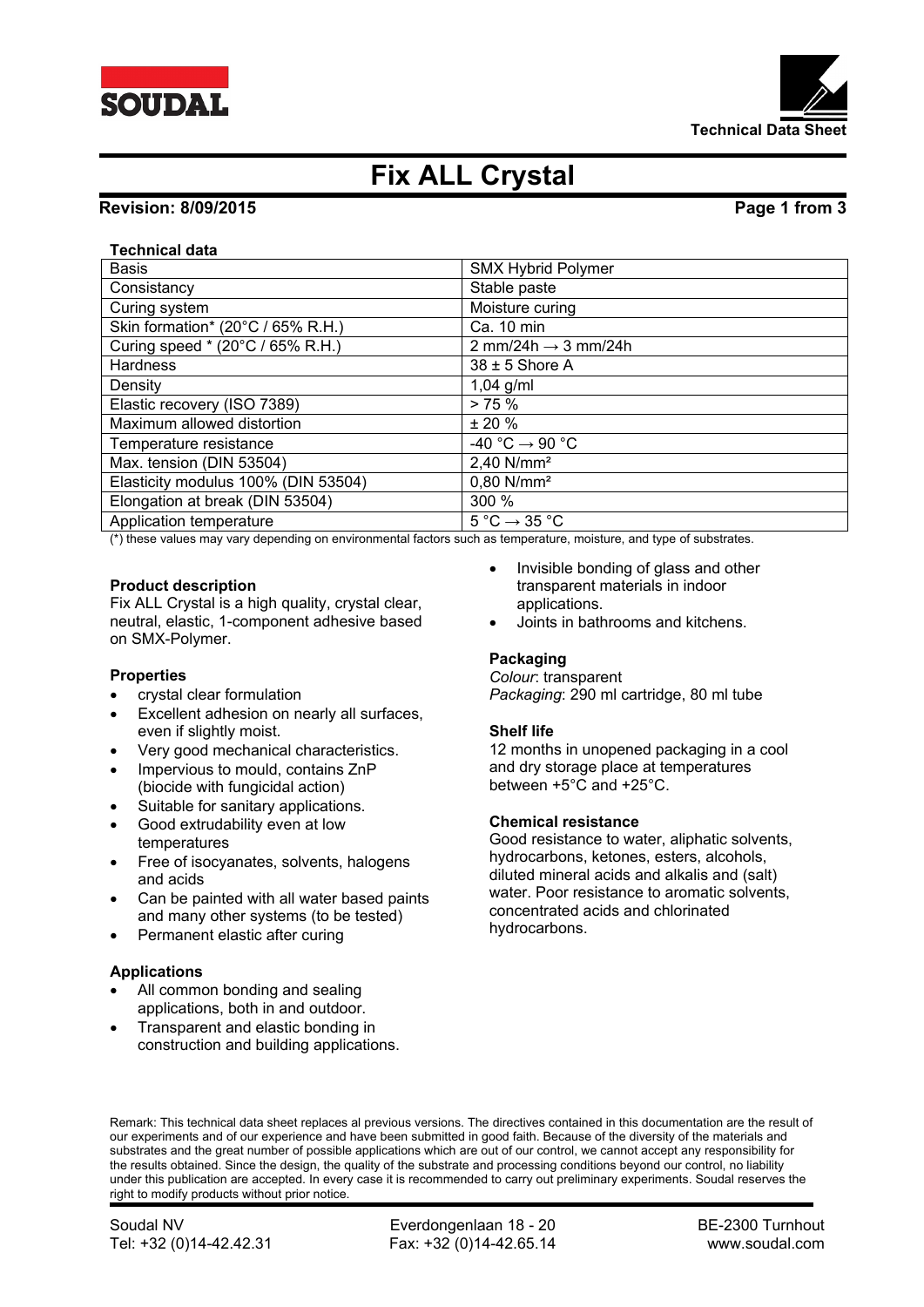



# **Fix ALL Crystal**

# **Revision: 8/09/2015 Page 2 from 3**

#### **Substrates**

*Substrates*: all usual building substrates, glass, treated wood, PVC, plastics, metals, stone, concrete, ...

*Nature*: clean, free of dust and grease. *Surface preparation*: Porous surfaces in water loaded applications should be primed with Primer 150. All smooth surfaces can be treated with Surface Activator.

While producing plastics very often releasing agents, processing aids and other protective agents (like protection foil) are used. These should be removed prior to bonding. There is no adhesion on PE, PP, PTFE (Teflon®) and bituminous substrates. NOTICE: bonding plastics like PMMA (e.g. Plexi® glass), polycarbonate (e.g. Makrolon® or Lexan®) in stress loaded applications can give rise to stress cracking and crazing in these substrates. The use of Fix ALL Crystal is not recommended in these applications.

#### **Joint dimensions**

*Min. width for bonding*: 1 mm *Min. width for joints*: 5 mm *Max. width for bonding*: 3 mm *Max. width for joints*: 10 mm *Min. depth for joints*: 5 mm

## **Application method**

*Application method*: With manual- or pneumatic caulking gun. *Cleaning*: With Fix ALL Cleaner immediately after use. Cured Fix ALL Crystal can only be removed mechanically. *Finishing*: With a soapy solution or Soudal

Finishing Solution before skinning. *Repair*: With the same material

## **Health- and Safety Recommendations**

Take the usual labour hygiene into account. Consult label for more information.

#### **Remarks**

- Fix ALL Crystal is paintable with waterbased paints, however due to the large number of paints and varnishes available we strongly suggest a compatibility test before appication.
- The drying time of alkyd resin based paints may increase.
- Fix ALL Crystal can be applied to a wide variety of substrates. Due to the fact that specific substrates such as plastics, like polycarbonate, etc, may differ from manufacturer to manufacturer, we recommend preliminary compatibilty test.
- Fix ALL Crystal is not suitable for expansion joints.
- Do not use in applications where continuous water immersion is possible.
- Fix ALL Crystal has a good UV resistance but can discolour under ewtreme conditions or after very long UV exposure.
- Fix ALL Crystal can not be used as a glazing sealant.
- Not suitable for bonding aquariums.
- Fix ALL Crystal cannot be used on natural stone. Because the adhesion surface will discolour under influence of the sealant (looks wet) and because this is visible through the crystal clear sealant it seems like staining has occurred.
- The sanitary formula should not replace regular cleaning of the joint. Excessive contamination, deposits or soap remainigs will stimulate the development of fungi.

#### **Standards**

 Tested and in accordance with FDA regulation code CFR 21 paragr. 177.2600 (e) for repeated use in contact with aqueous foods.

Remark: This technical data sheet replaces al previous versions. The directives contained in this documentation are the result of our experiments and of our experience and have been submitted in good faith. Because of the diversity of the materials and substrates and the great number of possible applications which are out of our control, we cannot accept any responsibility for the results obtained. Since the design, the quality of the substrate and processing conditions beyond our control, no liability under this publication are accepted. In every case it is recommended to carry out preliminary experiments. Soudal reserves the right to modify products without prior notice.

Soudal NV Everdongenlaan 18 - 20 BE-2300 Turnhout<br>Tel: +32 (0)14-42.42.31 Fax: +32 (0)14-42.65.14 www.soudal.com

Fax: +32 (0)14-42.65.14 www.soudal.com